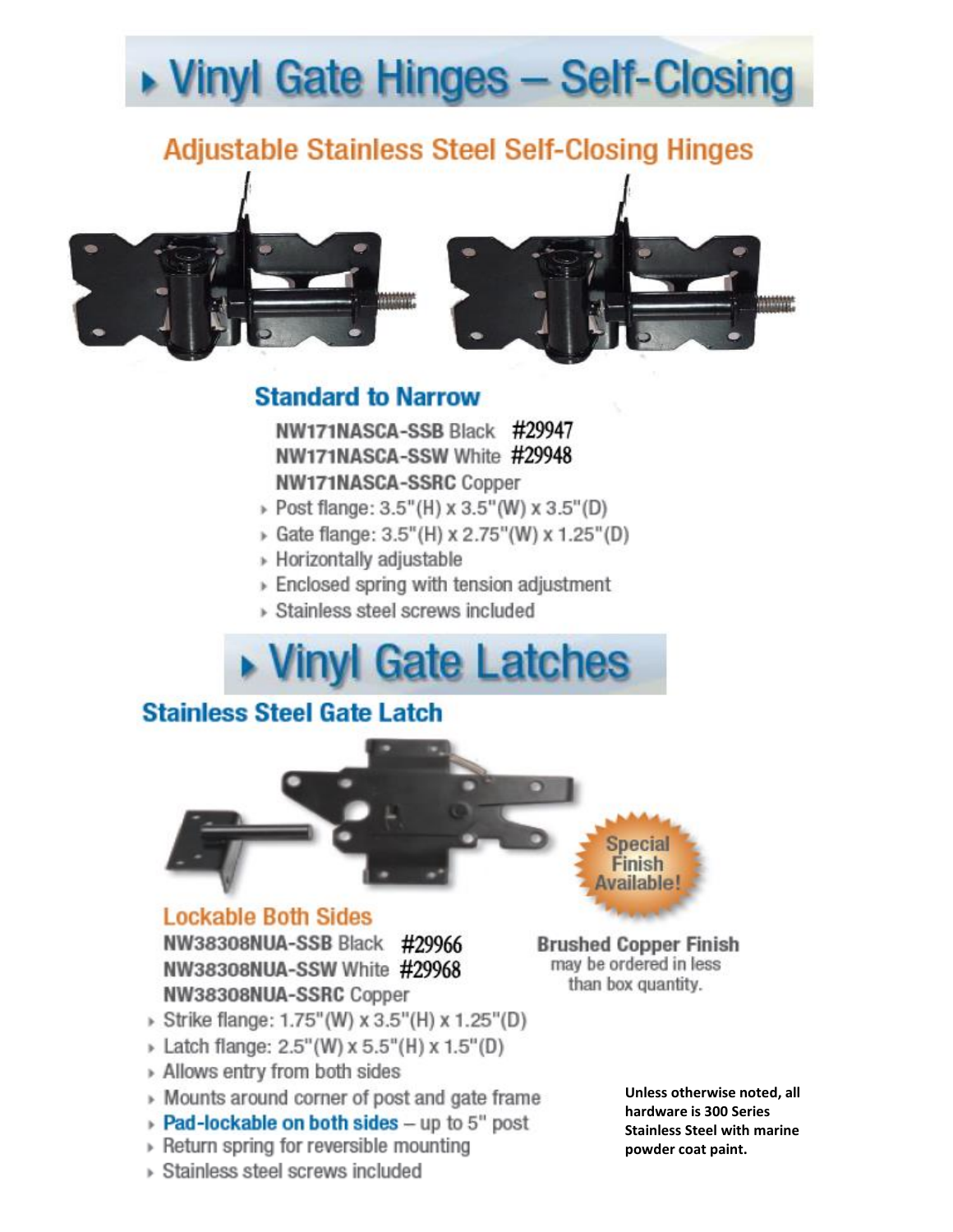## The Keystone® X-eXternal Mount Latch

Best Stainless Steel External Spindle Design in the Industry - Patented

Stainless steel external spindle

**MILLION** Cycle<br>Warranty

> Thumb latch on bottom protects mechanism from rain and dirt.

#### No need to drill spindle holes!

**Locking the button side** does not lock the gravity latch side

#### **Two-Sided**

KLX-P2-BK Black (Nylon) #60312# KLX-P2-WH White (Nylon) 60313

- Marked in 1/2" increments for quick, easy and accurate fitting to post sizes 2"-5"
- > Flat design safely encloses spindle ends
- ▶ 20 each per case @ 22lbs

# on 2" posts.

#### **KLX-Spindle-10**

> Longer spindle for gate frames over 5" thick

**Heavy Duty Striker Design** on every Keystone® Latch offering Greater Strength and **More Adjustability** 



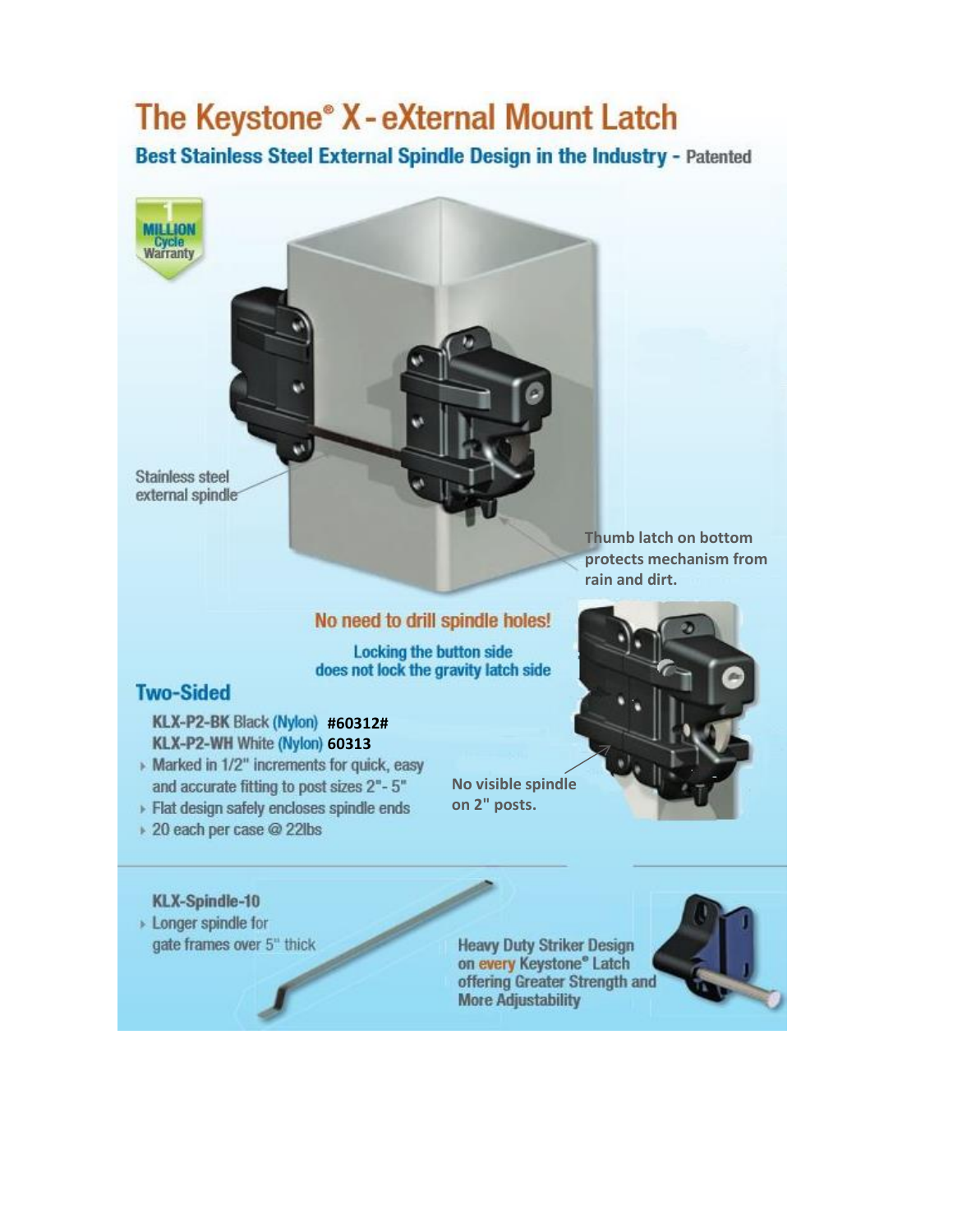# **POOL LATCHES**

**#60314**



**Safe Tech SL-25** Magnetic Safe T Latch Gate Latch features a patented self-latching mechanism and a design engineered to perfection. The Magnetic Safe T Latch is adjustable, both vertically and horizontally. Lockable with and without keys. Stainless Steel components and a Fiber Reinforced Polymer Bind-Free Operation. UV Stabilized and Rust Proof. Approx. 10" long.



**Safe Tech SL-50** Magnetic Safe T Latch Gate Latch features a patented self-latching mechanism and a design engineered to perfection. The Magnetic Safe T Latch is adjustable, both vertically and horizontally. Lockable with and without keys. Stainless Steel components and a Fiber Reinforced Polymer Bind-Free Operation. UV Stabilized and Rust Proof. Approx. 21" long.



**Safe Tech SL50 TRI** Gate Latch uses a unique dual action to operate the latch. In order to open the gate, the button on the lever must be depressed. Adjustable, both vertically and horizontally. Lockable with and without keys. Stainless Steel components and a Fiber Reinforced Polymer Bind-Free Operation. UV Stabilized and Rust Proof. Approx. 21" long.